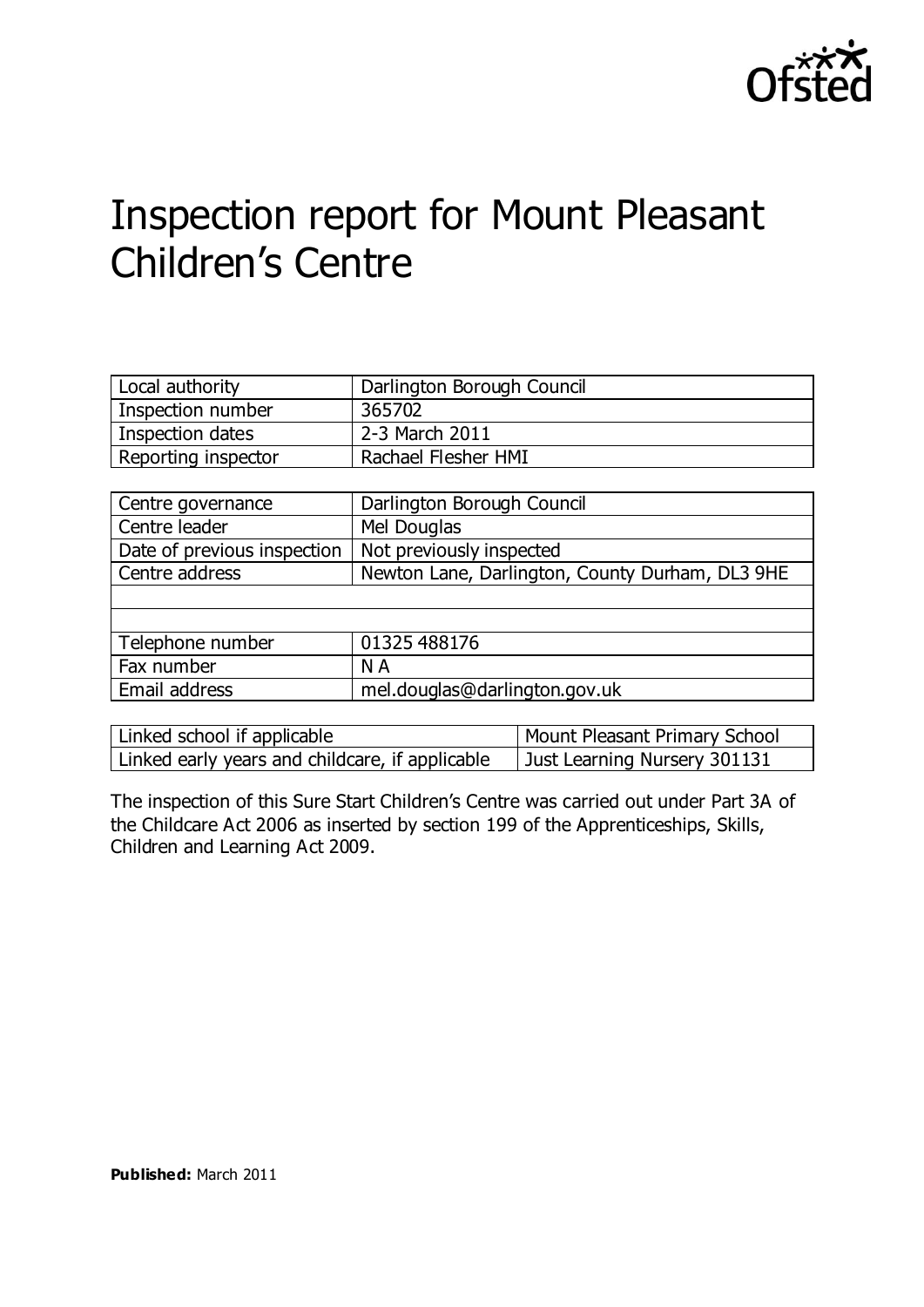

# **Introduction**

The inspection addresses the centre's contribution to:

- $\blacksquare$  facilitating access to early childhood services by parents, prospective parents and young children
- maximising the benefit of those services to parents, prospective parents and young children
- $\blacksquare$  improving the well-being of young children.

The report is made to the local authority and a copy is sent to the children's centre. The local authority may send the report to such persons it considers appropriate and must arrange for an action plan to be produced in relation to the findings in this report.

This inspection was carried out by one of Her Majesty's Inspectors and an early years inspector.

The inspectors held meetings with parents and carers, centre staff and representatives from professional partnerships, the advisory board and the local authority.

They observed the centre's work, and looked at a range of relevant documentation.

# **Information about the centre**

Mount Pleasant Children's Centre is situated on a shared site with Mount Pleasant Primary School, in the West of Darlington. It serves a community where 50% live within the 30% most deprived areas in the country. Families face issues of third generation unemployment, low-income households, lone-parent households, poor housing, social deprivation, drug and alcohol misuse, crime, domestic violence and low levels of skills, including literacy and numeracy. Children attending the attached primary school are from the 20% most income-deprived Super Output Areas in the country. The large majority of families in the centre's reach area are predominantly White British with a small percentage of families from minority ethnic groups. The proportion of children who speak English as an additional language is well below the national average.

The full day care element of the provision is provided at the nearby Just Learning Nursery. Children enter the early years provision with skills that are much lower than those typically expected for their age, particularly in relation to speech and language.

Mount Pleasant Children's Centre is establishing its own advisory board, to meet the needs of the local community. The children's centre is governed by Darlington Borough Council. The centre provides the full core offer.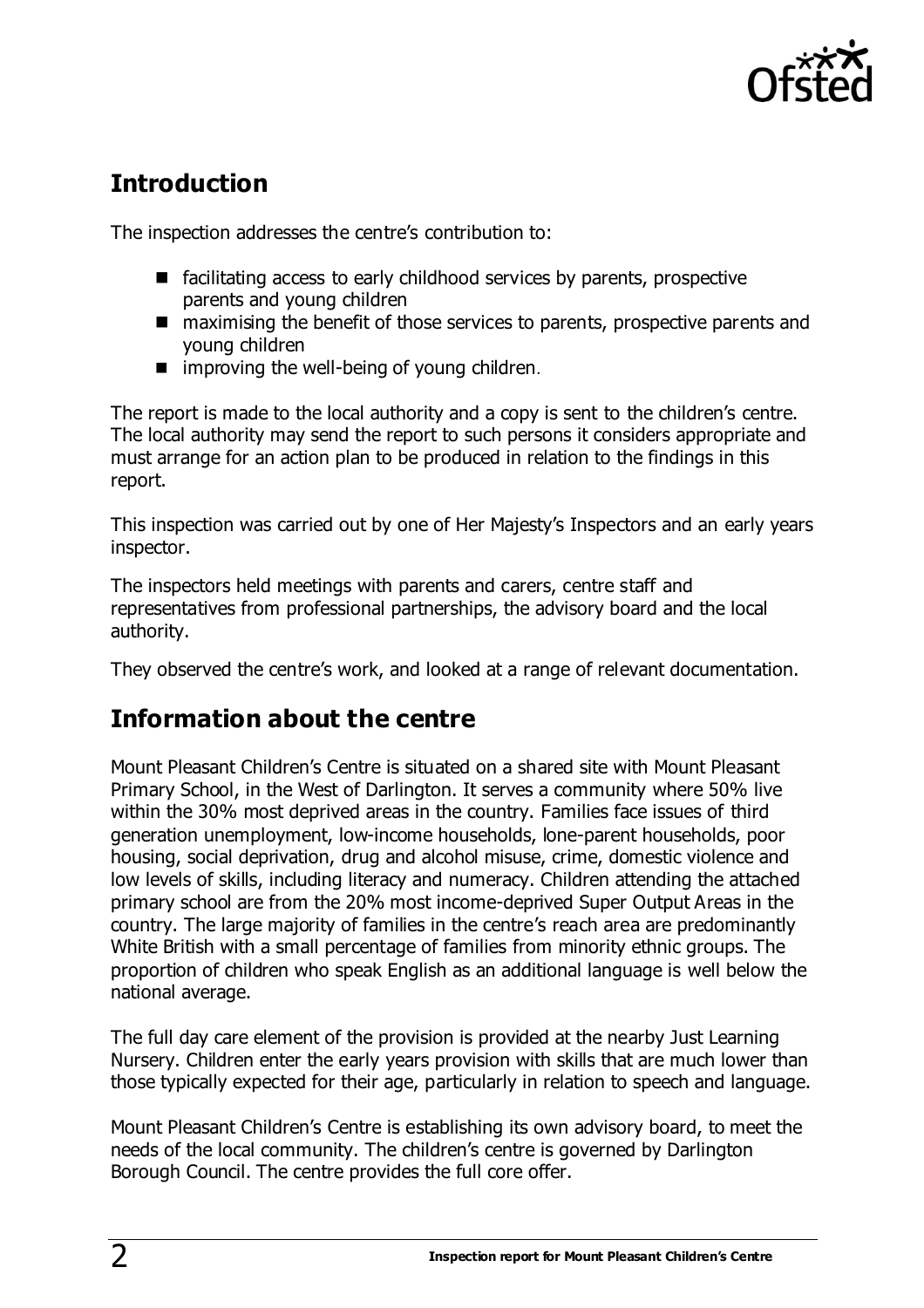

# **Inspection judgements**

**Grades: 1 is outstanding, 2 is good, 3 is satisfactory, and 4 is inadequate**

### **Overall effectiveness**

**The effectiveness of the children's centre in meeting the needs of and improving outcomes for users and the wider community**

#### **Capacity for sustained improvement**

**The centre's capacity for sustained improvement, including the quality of its leadership and management**

| 3 |
|---|
| 3 |

# **Main findings**

The overall effectiveness of Mount Pleasant Children's Centre is satisfactory. The centre has the capacity to improve outcomes and provision based on what it has accomplished so far. Self-evaluation provides the centre with an accurate appraisal of its effectiveness and what it needs to do in order to secure further improvement. It gives those in charge a clear understanding of the strengths and weaknesses of the provision and enables them to secure steady continuous improvement. The local authority asks challenging questions of the leaders to improve provision and outcomes and plans for the future are well targeted to bring about further improvement. However, systems to gather and analyse reliable data and evidence to monitor and demonstrate the impact of services and activities on outcomes for children and their families are limited. This includes the identification of target groups, those hard to reach and the most vulnerable, which would enable the centre to better secure early intervention, prevention and user engagement. The centre promotes equality and diversity and the inclusion of all children and their families.

The centre has focused on improving some areas of weakness and gaps in provision and outcomes. Some users and partners are involved in the self-evaluation process. However, there are limited opportunities for all to contribute to the decision-making and governance of the centre and in shaping the services. Systems to keep users informed of developments and seek their views are not fully in place and as a result, user satisfaction is not always positive. Actions taken to tackle identified weaknesses have been steady and effective in delivering improved provision and outcomes.

The safety and welfare of users is given high priority. Strong policies and procedures are in place to ensure the safety and health of users, staff and partners. Protocols and practices for making referrals and sharing information between the relevant agencies are very effective. Staff development and training is effective and appropriate in order to meet current and future needs. 'Being healthy' outcomes are good. A wide range of activities and services are provided to support the take-up of healthy lifestyles and most parents and carers are engaging well with universal services. However, not enough support is provided to parents and carers to access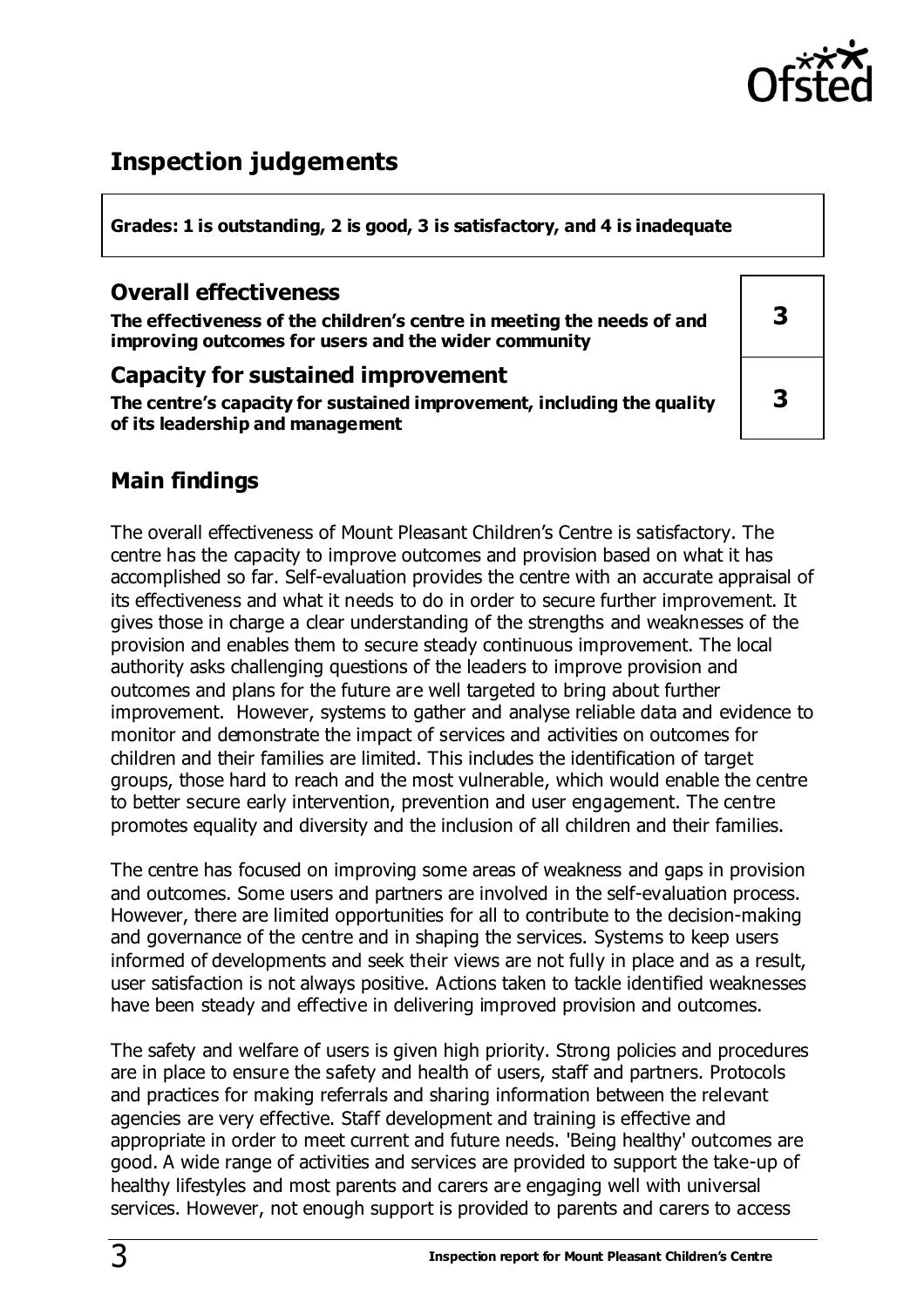

training and employment to improve their economic and social well-being. Those working in the centre are committed to bringing about sustainable improvements and have confidence in the leaders and managers to provide effective leadership.

# **What does the centre need to do to improve further?**

#### **Recommendations for further improvement**

- In partnership with the local authority develop systems to gather and analyse reliable data and evidence across all key services to:
	- monitor and demonstrate the impact of services and activities on  $\equiv$ outcomes for children and their families
	- identify target groups and better secure early intervention, prevention and user engagement.
- Improve user engagement and partnership working to ensure more are making a positive contribution to the decision-making and governance of the centre and in shaping the services by:
	- establishing an advisory board
	- re-introducing a parent and carer group
	- developing effective systems for users to communicate their views
	- developing effective information sharing systems at a strategic and local level.
- Support parents and carers to develop economic and social well-being by:
	- securely identifying their needs and ensuring provision is matched to requirements
	- providing effective support to those seeking employment including developing partnership working with Jobcentre Plus and increasing access to training
	- monitoring the progress of users and planning for their next steps to ensure progression in their learning and development.

### **How good are outcomes for users? 3**

Overall outcomes for users are satisfactory, with the centre achieving good outcomes for being healthy and staying safe. Users have good access to a wide range of health services and parents and carers are developing a good understanding of how to keep themselves and their children healthy, for example, through the weaning group. The centre has achieved the Healthy Early Years Standard due to the provision and promotion of healthy lifestyles. The good take-up rates of health services and activities are leading to improved outcomes. Health visitors are based in the centre and are an integral part of the centre team. They work in good partnership with the centre staff and midwife to ensure identified vulnerable families receive the support and guidance they need.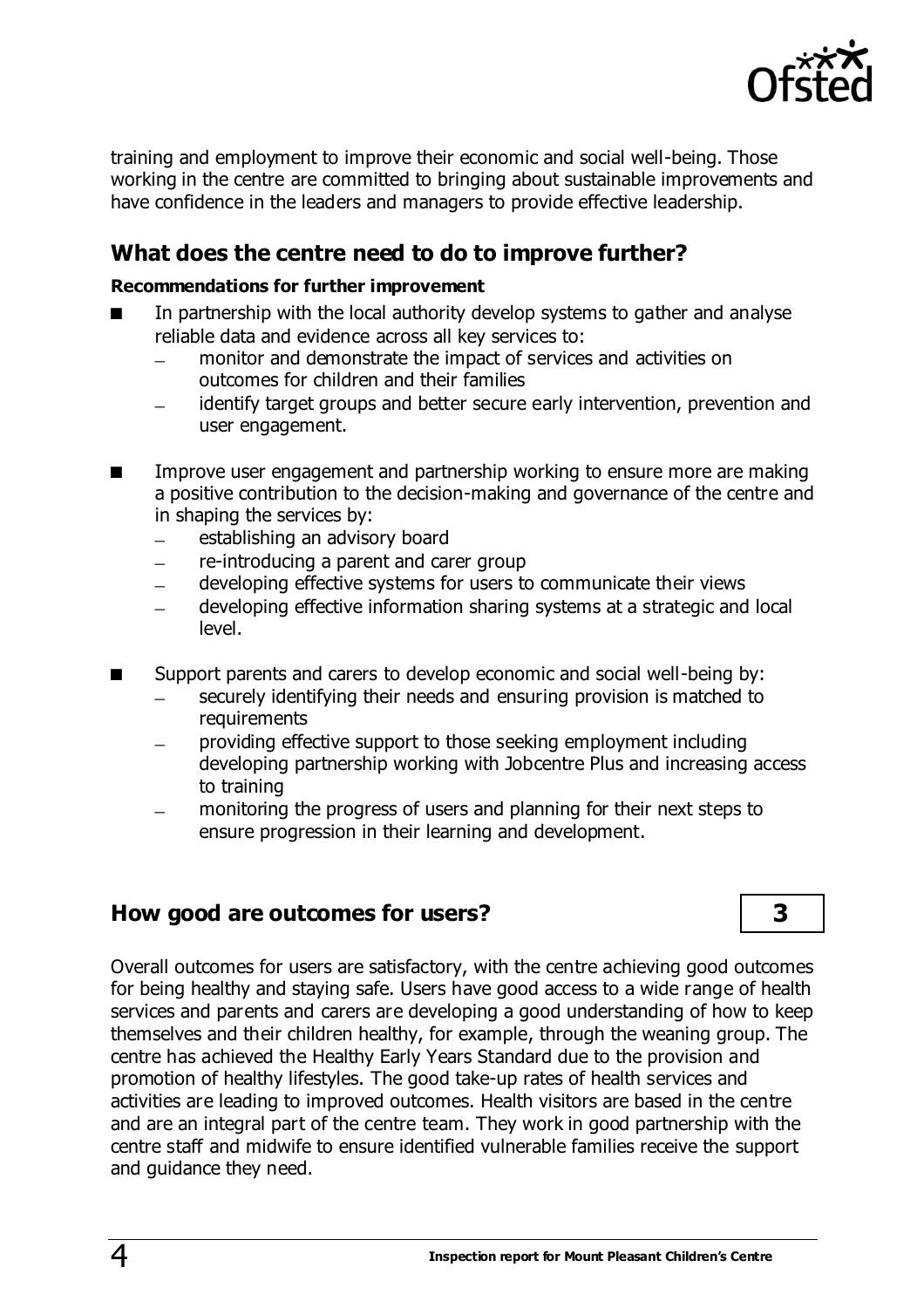

Users state they feel protected at the centre and the premises are safe, clean and secure. Children behave in ways that are safe for themselves and others and are developing a sound understanding of dangers and how to keep themselves safe. Parents and carers receive good support and guidance to help them learn how to keep their children safe. Parenting programmes are improving parenting skills and outcomes for those users who are experiencing difficulties with children's behaviour. They told inspectors 'It has worked', 'It has brought us closer together', 'It has given me the strength to cope' and 'I now stay calm and walk away when I'm stressed'. The baby massage sessions are helping parents and carers to bond with their babies. Children subject to a child protection plan or Common Assessment Framework (CAF) processes are supported with the effective tailored package of support they receive from relevant professionals and inter-agency working. The centre provides accommodation for social care contact visits.

The centre has begun to take action to narrow the gap between the lowest achieving 20% in the Early Years Foundation Stage and the rest to ensure children get a better start and make progress. A qualified teacher and The Child Development Programme support this work. However there is limited evidence available to demonstrate the impact to date. Parents and carers report their children are making progress. 'I can see she is moving on'. Children, including those with special educational needs and/or disabilities, are making progress from their starting points and are generally well prepared for school. Parents and carers enjoy the opportunities to play, have fun and learn together with their children, for example, in the music and movement 'Wigglets' session. There is some improvement in users' outcomes in relation to educational, personal and social development but this is variable and not well evidenced by the centre. Many users report that their engagement in the centre services and activities is enjoyable, although others are less satisfied, reporting they do not always feel welcome and that many activities they enjoyed have ceased.

Children behave well, are making progress in their personal development and are developing sound relationships. There are limited opportunities for users to contribute to the decision-making and governance of the centre and in shaping the services. The advisory board has yet to be established, although the centre has firm plans in place and is taking appropriate action to address this in the immediate future. The parents group has dissolved due to members no longer having children attending the centre and has not been re-introduced. In addition, the systems for seeking the views of all users are not fully developed. This is leading to some users reporting that they do not feel listened to. The centre is beginning to establish its role in the community and users state that 'The new manager is improving things'. Users treat each other with respect and the children centre is represented on the local community partnership board. Community cohesion is developing as a result.

Some users are engaged in training and adult education programmes and participation rates are increasing. Some parents and carers have been supported in finding suitable employment and the centre can demonstrate some success in this area, particularly in relation to teenage parents. However Jobcentre Plus is not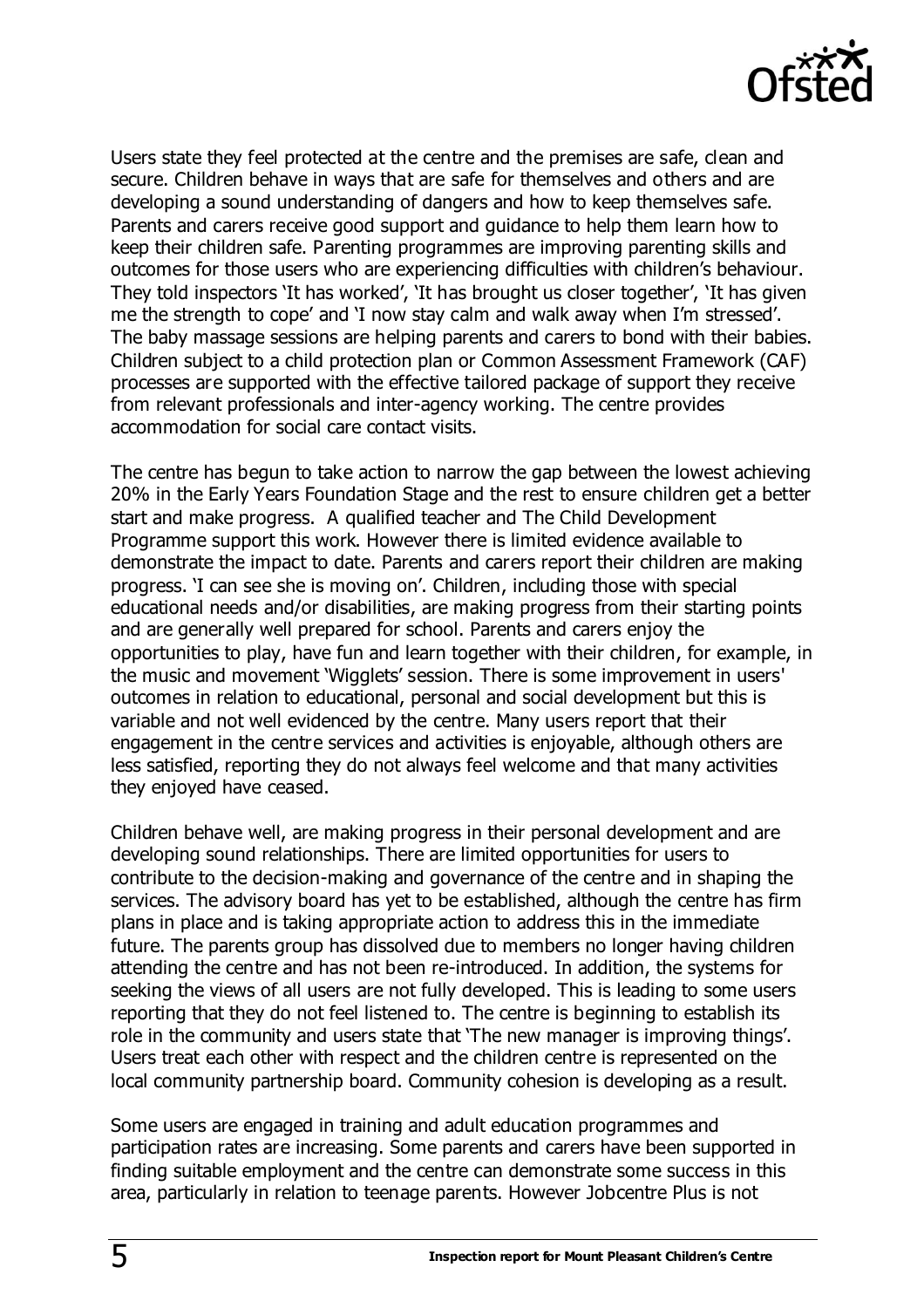

delivering the much-needed services from the centre. Many parents and carers are improving their economic stability and independence with good support provided through the Mobile Advice Co-operative for those needing advice and guidance regarding financial concerns, benefits and tax credits.

These are the grades for the outcomes for users

| The extent to which children, including those from vulnerable groups,<br>are physically, mentally and emotionally healthy and families have<br>healthy lifestyles       | $\overline{\mathbf{2}}$ |
|-------------------------------------------------------------------------------------------------------------------------------------------------------------------------|-------------------------|
| The extent to which children are safe and protected, their welfare<br>concerns are identified and appropriate steps taken to address them                               | $\overline{2}$          |
| The extent to which all users enjoy and achieve educationally and in<br>their personal and social development                                                           | 3                       |
| The extent to which children engage in positive behaviour and develop<br>positive relationships and users contribute to decision-making and<br>governance of the centre | 3                       |
| The extent to which children are developing skills for the future and<br>parents are developing economic stability and independence including<br>access to training     | 3                       |

### **How good is the provision? 3**

The centre staff, key partners and the local authority have a sound understanding of the issues facing families living in their community. However, not all partners are contributing data and information to the centre to ensure the needs of the centre's reach area are accurately assessed and services targeted accordingly. As a result, systems are not fully developed to ensure that all target groups, including those hard to reach and the most vulnerable, are identified in order to secure early intervention, prevention and improved user engagement. The centre has clear plans in place to reach out and engage more children and families with the centre services and activities. Good use is made of CAF processes to ensure effective provision is provided to those subject to these assessments.

The provision of services and activities at the centre meet most of the users needs with some users reporting that the provision satisfies their needs and is having a positive impact on improving outcomes. Most users enjoy the activities and the centre is meeting the needs of some of the targeted groups of users but the quality of activities and users' satisfaction is variable. Personal development and achievements for both children and adults are celebrated. Provision builds on children's prior learning, however, this is not always the case for adult users. Participation and attendance rates, although satisfactory, are variable and the centre reports approximately 50% of the most vulnerable children and families living in 30% most deprived area are engaged in services. Nonetheless, user engagement is not increasing rapidly. Crèche facilities are provided to ensure equality of access and opportunities for users. Two groups are now led by parents after they faced being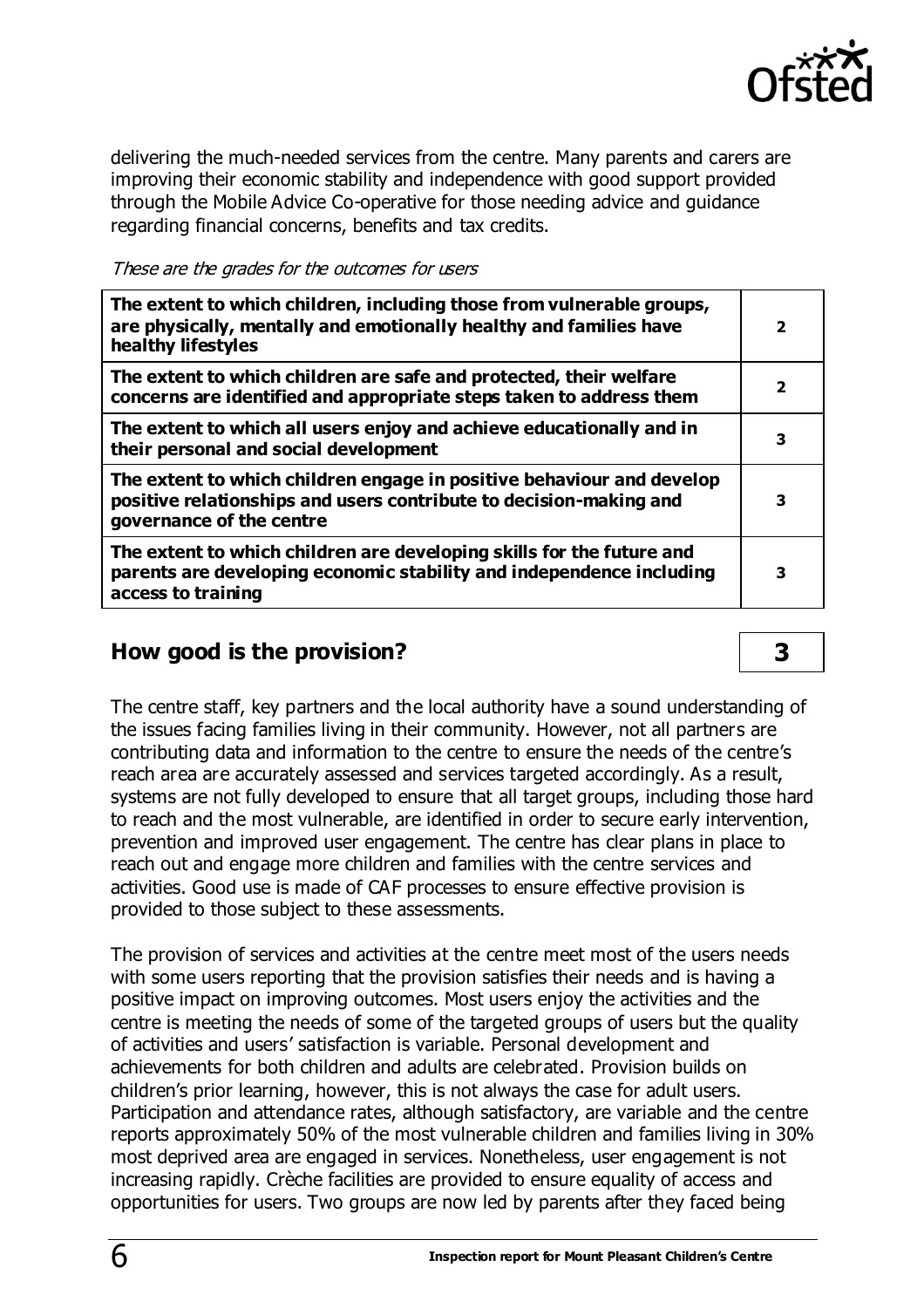

cancelled due to staff deployment. Parents led negotiations to take over the running of the groups, supported by the centre leader and staff to ensure the sessions were suitable and of good quality, and these are highly attended. This empowered the parents involved and demonstrates the centre's commitment to ensuring provision is sustainable.

The quality of care for young children, parents and other users provided by the centre is sound. The principles of the Early Years Foundation Stage are beginning to be embedded across all activities to ensure quality. On the whole, support for users is satisfactory, although the quality varies across services and outcomes. For example, information, advice and guidance users receive from health professionals and the Mobile Advice Co-operative are good. However, information, advice and support regarding employment, adult education and training opportunities are limited. Some families feel the centre has helped them in times of crisis and state the centre has helped to reduce social isolation and to build their confidence.

| These are the grades for the quality of provision |  |  |  |  |
|---------------------------------------------------|--|--|--|--|
|---------------------------------------------------|--|--|--|--|

| The effectiveness of the assessment of the needs of children, parents<br>and other users                                   |   |
|----------------------------------------------------------------------------------------------------------------------------|---|
| The extent to which the centre promotes purposeful learning,<br>development and enjoyment for all users                    |   |
| The extent to which the range of services, activities and opportunities<br>meet the needs of users and the wider community | 3 |
| The quality of care, guidance and support offered to users within the<br>centre and the wider community                    | 3 |

### **How effective are the leadership and management? 3**

Satisfactory governance and accountability arrangements are in place at a strategic and management level. However, the centre does not have an advisory board or parents and carers group, and, therefore, key partners and users are not fully involved in the decision-making and governance of the centre. Some key partners are also not engaged in supporting and developing integrated provision. Professional supervision and management arrangements at the centre are aligned and relevant information is shared. Staff state they feel supported through their supervision meetings and day to day support from the centre manager. They feel valued and report that 'The 'new manager has raised staff morale'. Users state the centre has improved since the arrival of the new centre manager. Leaders and staff are motivated to seek further improvement and engage in ongoing reflective practice.

The centre's development plan ensures actions are well targeted to secure improvements and all staff, and some services, are involved in the centre's selfevaluation. Some key partners evaluate the outcomes of their service or provision and contribute to the overall evaluation of the effectiveness of the centre. Systems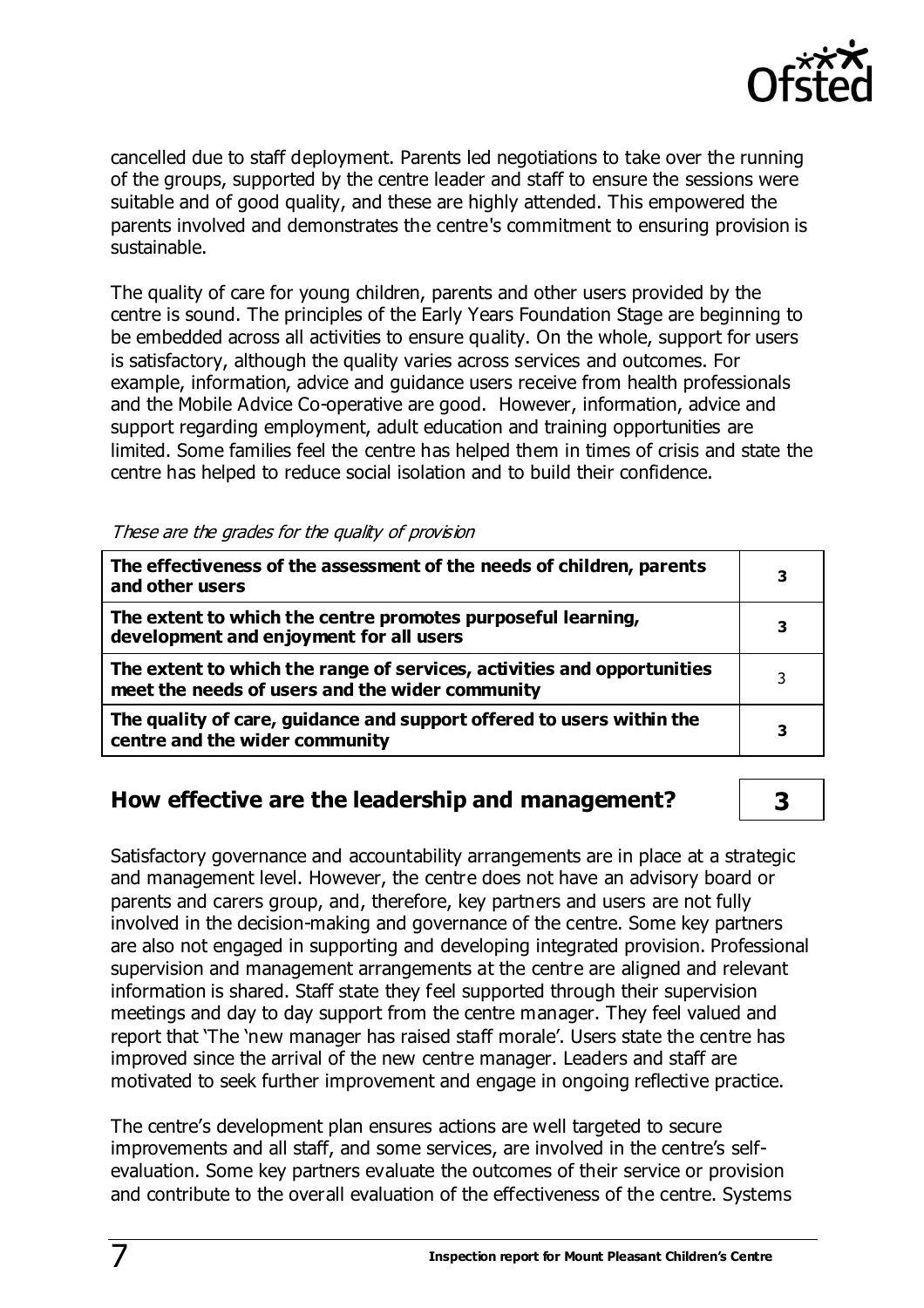

for monitoring and demonstrating the impact of the services and activities on the progress and outcomes of users are not fully developed.

The centre provides satisfactory value for money. Resource planning is managed well and takes into account the need to develop sustainable services. The centre works effectively with other services from the private, voluntary and independent sector. The available space at the centre is well utilised by a range of partners as a meeting place, and a base from which to deliver their services and activities. This includes local childminders and borough wide services, such as Social Care, the hearing impaired group and the Down's Syndrome group. The centre also provides office space for the wide range of professionals based at the centre. Having key partners co-located is having a significant impact on developing information sharing systems and partnership working. However, some users report the centre 'feels like an office'. The centre has some key staff on long term sick leave and others are no longer in post. Although staff are flexible, and well-deployed and arrangements are in place to cover these absences, some users feel this has had a negative impact on service delivery.

Good arrangements are in place to ensure all staff and other professionals delivering services from the centre are suitable to have access to children. Staff are well trained in child protection and safeguarding. The centre promotes the inclusion of all children and their families and actively promotes equality and celebrates diversity. There is a sound range of services for children and parents and carers with learning difficulties and/or disabilities.

| The extent to which governance, accountability, professional<br>supervision and day to day management arrangements are clear and<br>understood                     | 3              |
|--------------------------------------------------------------------------------------------------------------------------------------------------------------------|----------------|
| The extent to which ambitious targets drive improvement, provision is<br>integrated and there are high expectations for users and the wider<br>community           | 3              |
| The extent to which resources are used and managed efficiently and<br>effectively to meet the needs of users and the wider community                               | 3              |
| The extent to which equality is promoted and diversity celebrated,<br>illegal or unlawful discrimination is tackled and the centre fulfils its<br>statutory duties | 3              |
| The effectiveness of the centre's policy, procedures and work with key<br>agencies in safeguarding children and, where applicable, vulnerable<br>adults            | $\overline{2}$ |
| The extent to which evaluation is used to shape and improve services<br>and activities                                                                             | 3              |
| The extent to which partnerships with other agencies ensure the<br>integrated delivery of the range of services the centre has been<br>commissioned to provide     | 3              |

#### These are the grades for leadership and management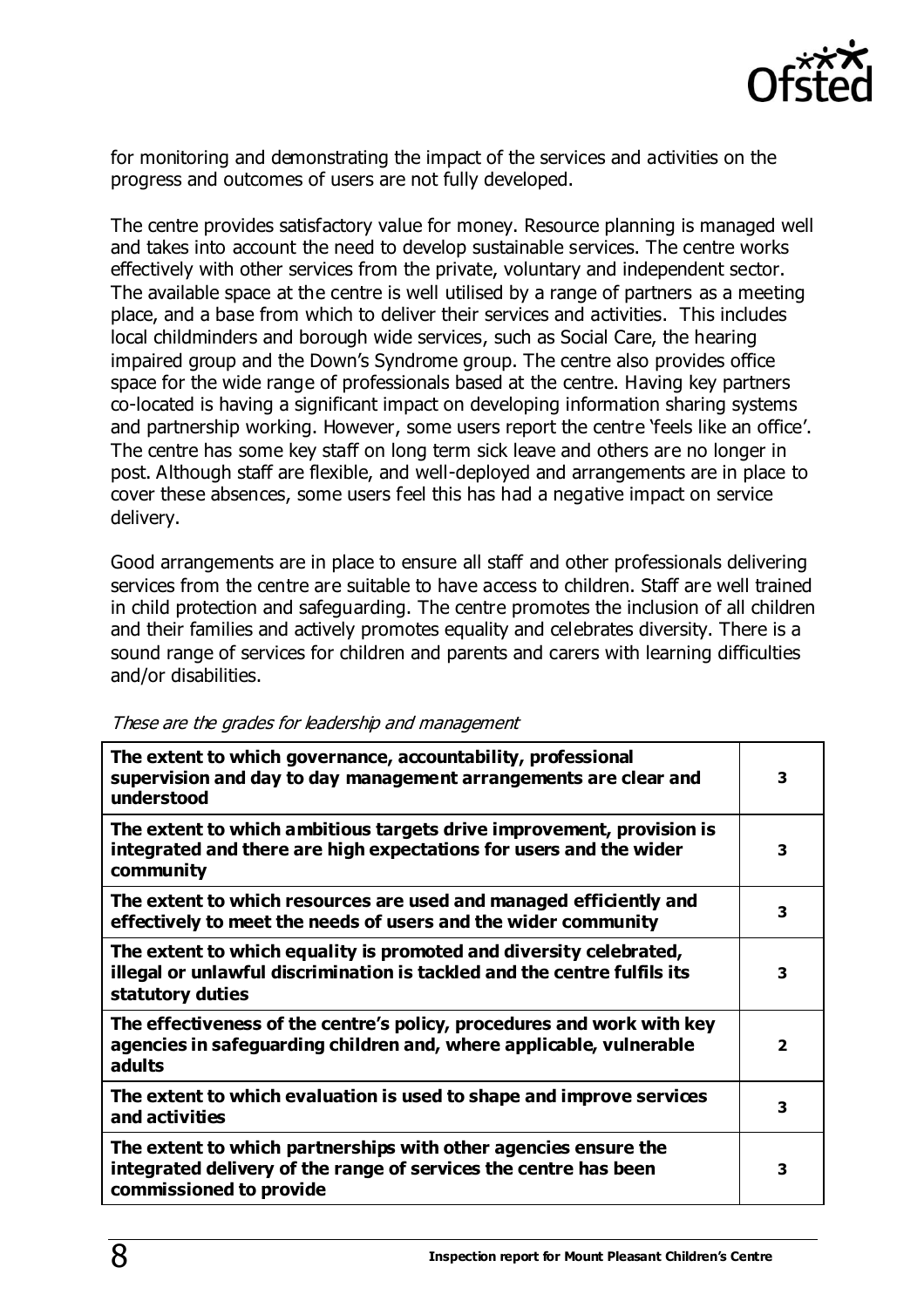

**The extent to which the centre supports and encourages the wider community to engage with services and uses their views to develop the range of provision**

**3**

# **Any other information used to inform the judgements made during this inspection**

The children's centre is co-located on the site of Mount Pleasant Primary School. The school was not inspected at the same time as the children's centre therefore, the previous inspection report was taken into account.

Any complaints about the inspection or the report should be made following the procedures set out in the guidance 'Complaining about inspections', which is available from our website: [www.ofsted.gov.uk.](http://www.ofsted.gov.uk/) If you would like us to send you a copy of the guidance, please telephone 0300 123 1231, or email [enquiries@ofsted.gov.uk.](mailto:enquiries@ofsted.gov.uk)

# **Summary for centre users**

We inspected Mount Pleasant Children's Centre on 2-3 March 2011. We judged the centre as satisfactory overall.

Thank you to those of you who contributed to the inspection. We found your children's centre to be very welcoming and friendly. You told us you find the centre to be very clean and secure, ensuring you feel safe and protected. We agree. Your safety and welfare and that of your children are given high priority and you are developing a good understanding of how to keep your children safe.

Self-evaluation provides the centre with an accurate appraisal of its effectiveness and what it needs to do in order to secure further improvement. It gives those in charge a clear understanding of the strengths and weaknesses of the provision and enables them to secure steady continuous improvement. However, systems to securely evidence the impact of services and activities on your outcomes and those of your children are limited. Systems to identify target groups, those hard to reach and the most vulnerable and engage them with the centre and services as soon as possible are also limited. Your children's centre has been asked to improve this. Your centre has focused on improving some areas of weakness and gaps in provision and outcomes. Actions taken to tackle identified weaknesses have been steady and effective in delivering improved provision and outcomes.

The centre provides office space for the wide range of professionals based there. Having key partners co-located is having a significant impact on developing information sharing systems and partnership working. However, some of you report the centre 'feels like an office' and you do not always feel welcome. The centre has